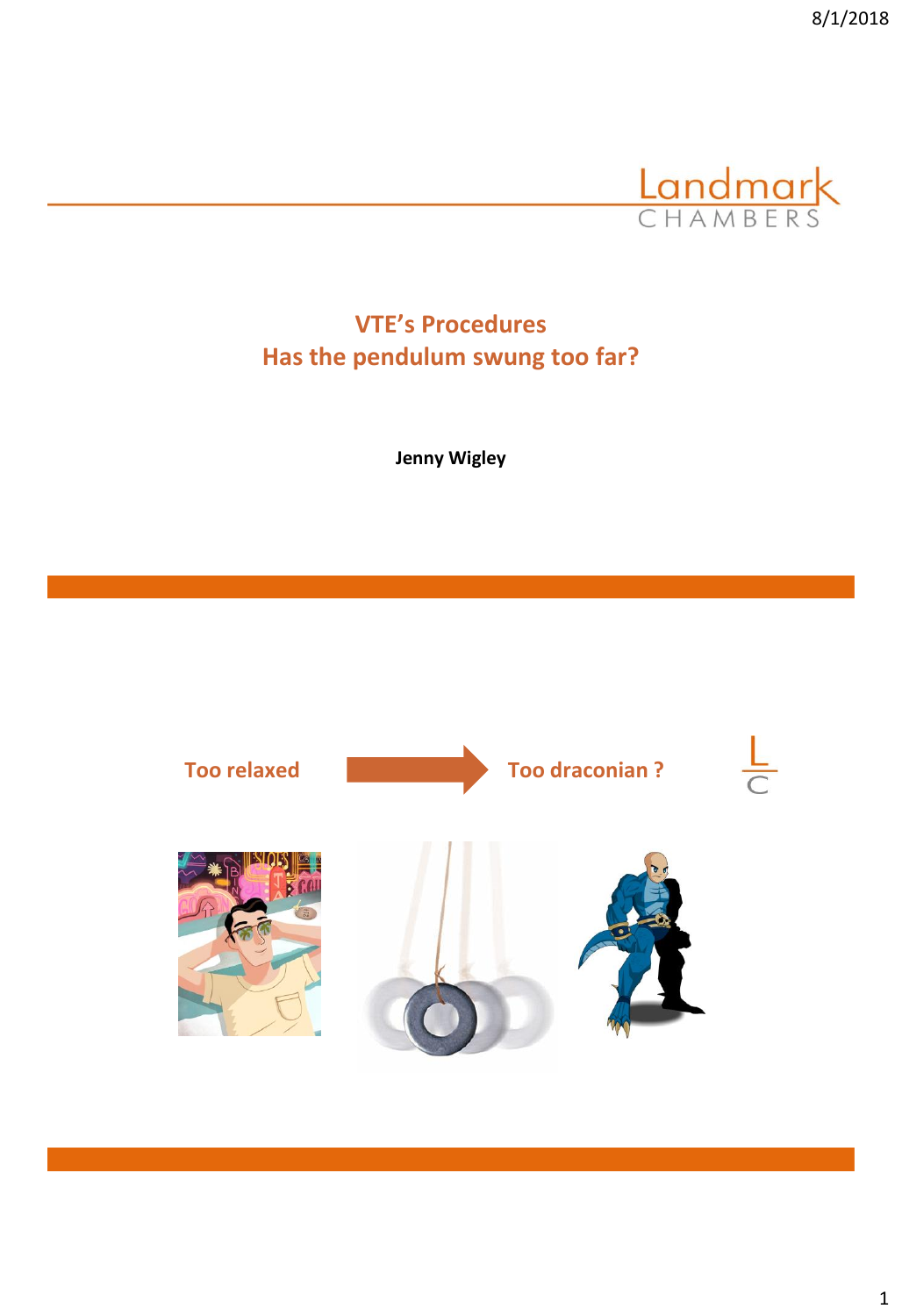#### **CONTEXT**

- 250,000 live non-domestic rating appeals (before April 2017)
- Statements of case received in only 22% of listed appeals (2015-16)
- Substantive decision required in only 1.5% of 2010 list appeals
- "Formidable burden" on VTE's resources

#### **OUTLINE –** *Simpsons Malt Limited v. Jones (VO) [2017] UKUT 0460 (LC)*

- What was the case all about?
- Overall general approach of UT to VTE's procedures and actions
- Specific issues arising
- What was decided?
- Practical take-away points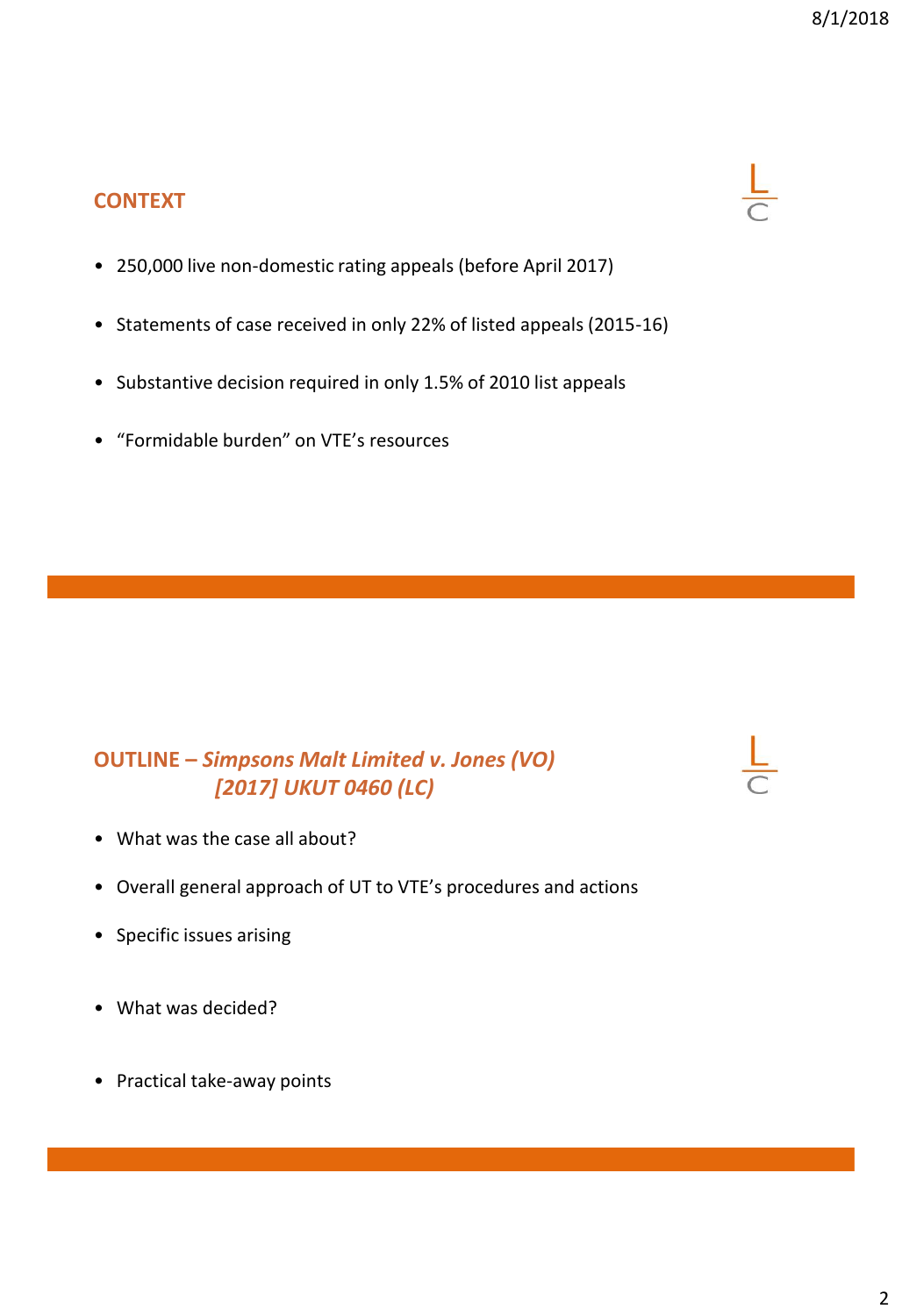#### **What was the case all about?**

- Five separate cases
- All appeals to UT against

decisions of VTE to strike out; and

refusals of VTE to re-instate

### **What was the case all about? (2)**

- Alleged non-compliance with VTE directions included:
	- Failures to contact VTE to indicate whether proceedings are still active (7 to 14 days before hearing date) PS/A2;
	- Failure to re-serve statement of case under VTE pilot directions;
	- Alleged failure to serve original statement of case.



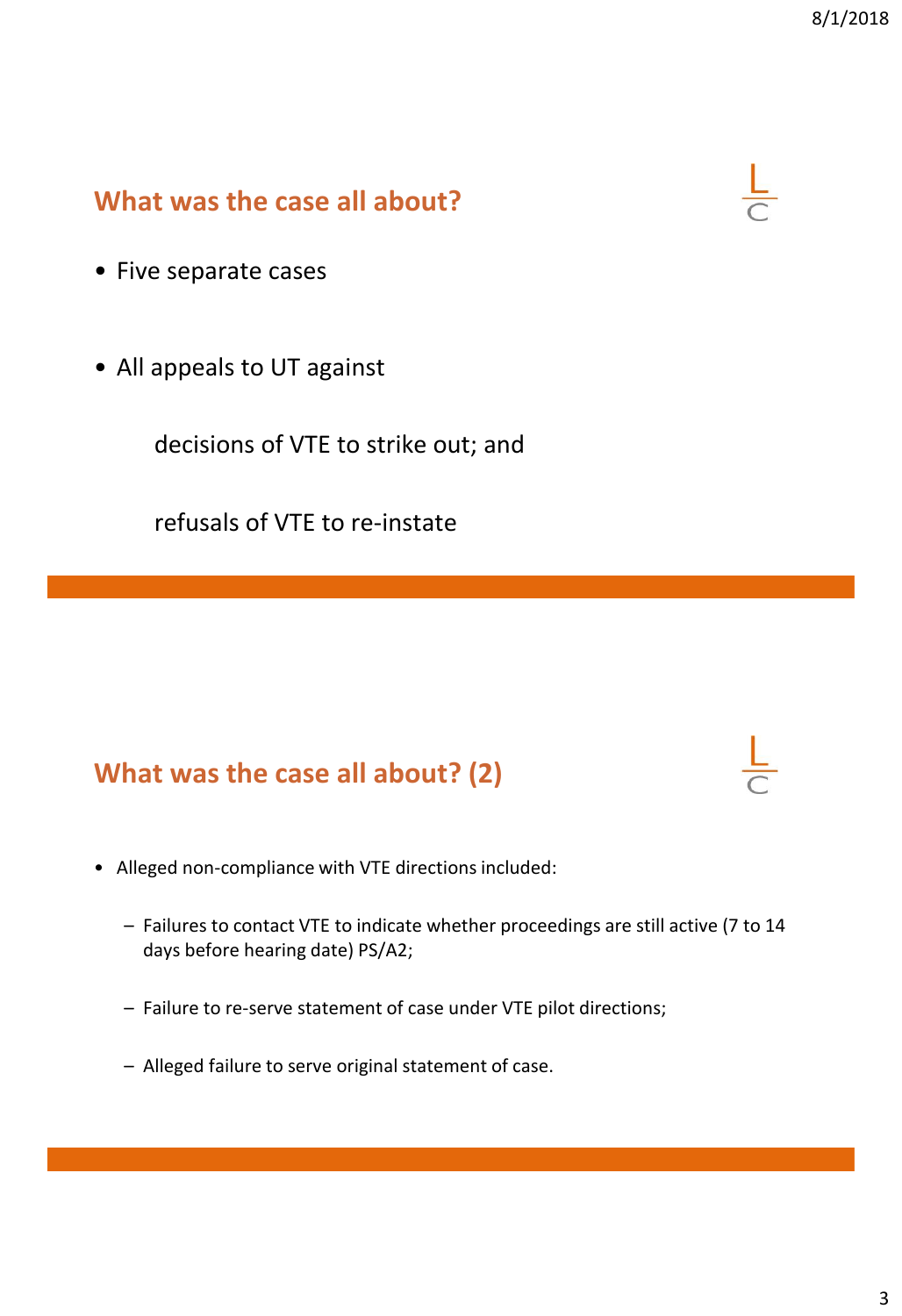# **Overall general approach of UT to VTE's procedures and actions:**

- Expressly not unsupportive of VTE's efforts to manage its caseload effectively;
- Not condoning breaches of orders or Practice Statements:
- No diminishing of "need for robust case management regime"

# **Overall general approach of UT to VTE's procedures and actions (2):**

**BUT** "Handmaid, not Mistress"

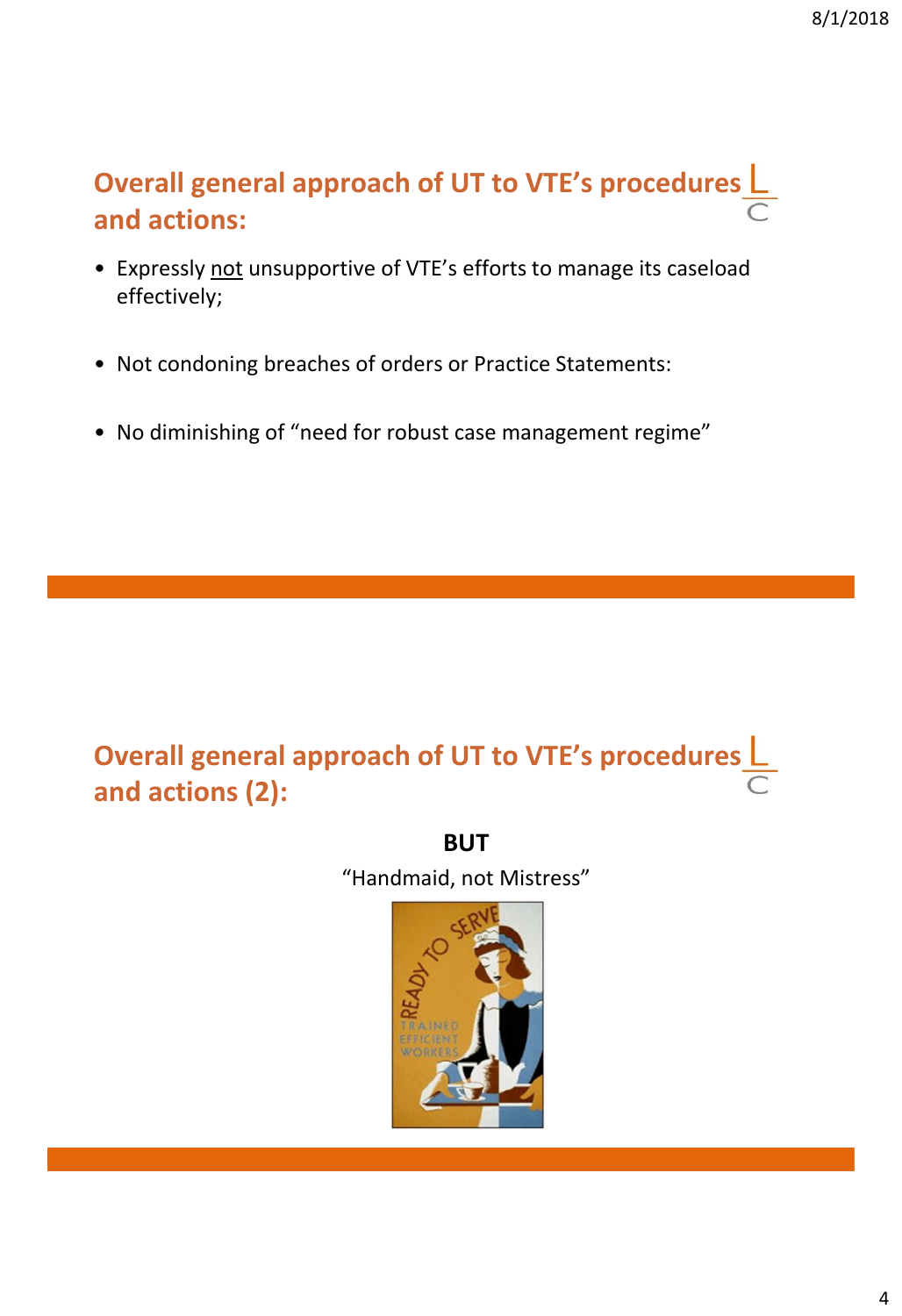# **Specific issues arising (1):**

- Appropriateness of automatic strike out for 'substantial failure' to provide statement of case (paras 9 & 10, PS/A7);
- Differences between strike out powers under Reg 10(1), Reg 10(3)(a), (b) and (c) and corresponding rights to apply to re-instate under Reg 10(5)
- Differences between:
	- consideration by VTE of application to re-instate (relief from sanctions); and
	- consideration by UT of appeal against strike out

# **Specific issues arising (2):**

- Lawfulness of 'exceptional reasons' criteria used in VTE approach and stated in Consolidated Practice Statement 2017;
- Duty to give decision notice and reasons (Regs 36(2) and 37(1));
- Interpretation of various Practice Statements and the pilot scheme.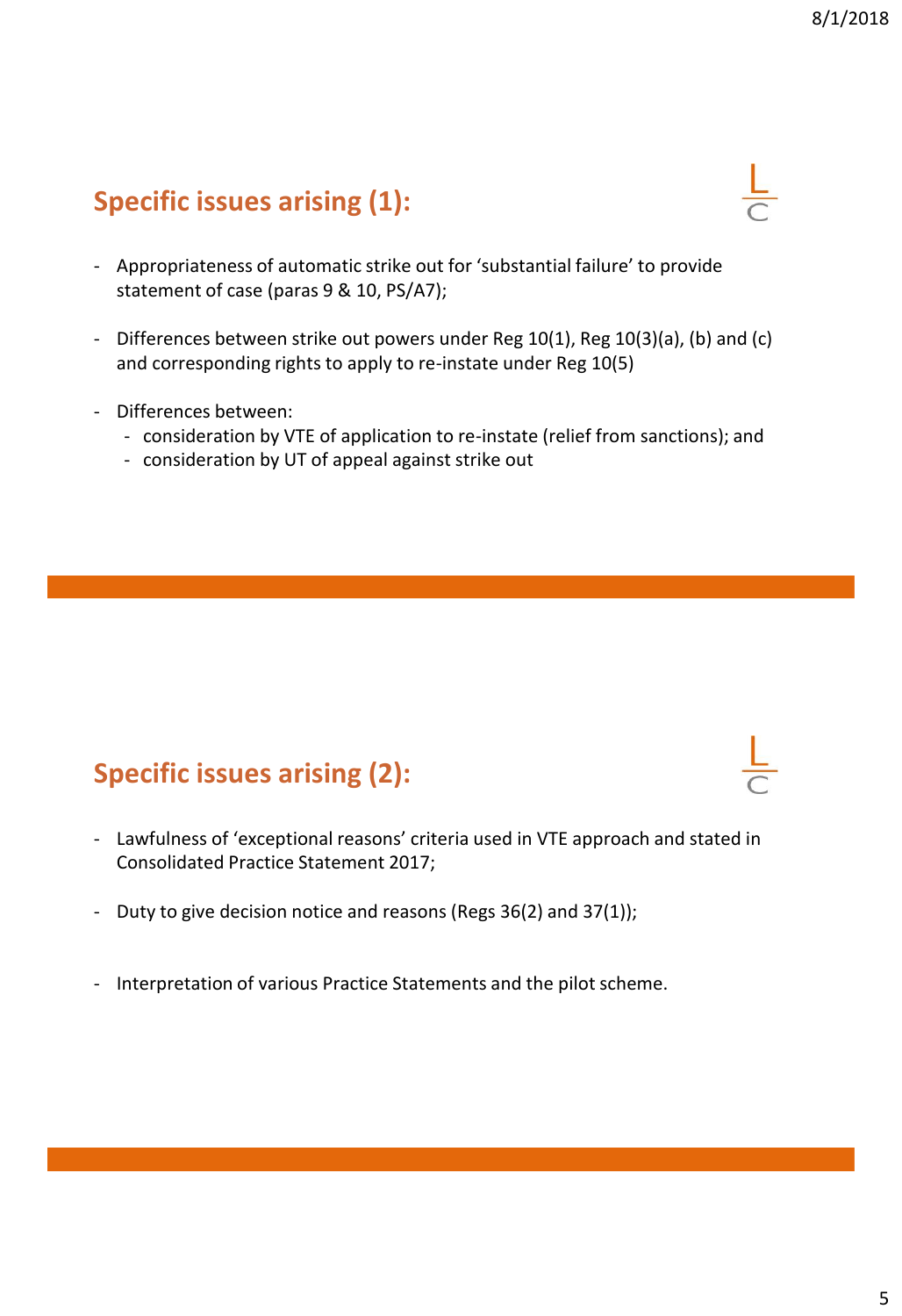### **What was decided?**



- All appeals allowed;
- Automatic strike out for 'substantial' failure to provide statement of case is INAPPROPRIATE (para 34);
- Use of "Exceptional reasons" as sole criterion in discretionary strike out decision or application to re-instate is UNLAWFUL – Civil Court principles apply;
- In some cases no procedural failings at all by Appellant;
- In others, failure by VTE to provide reasons.

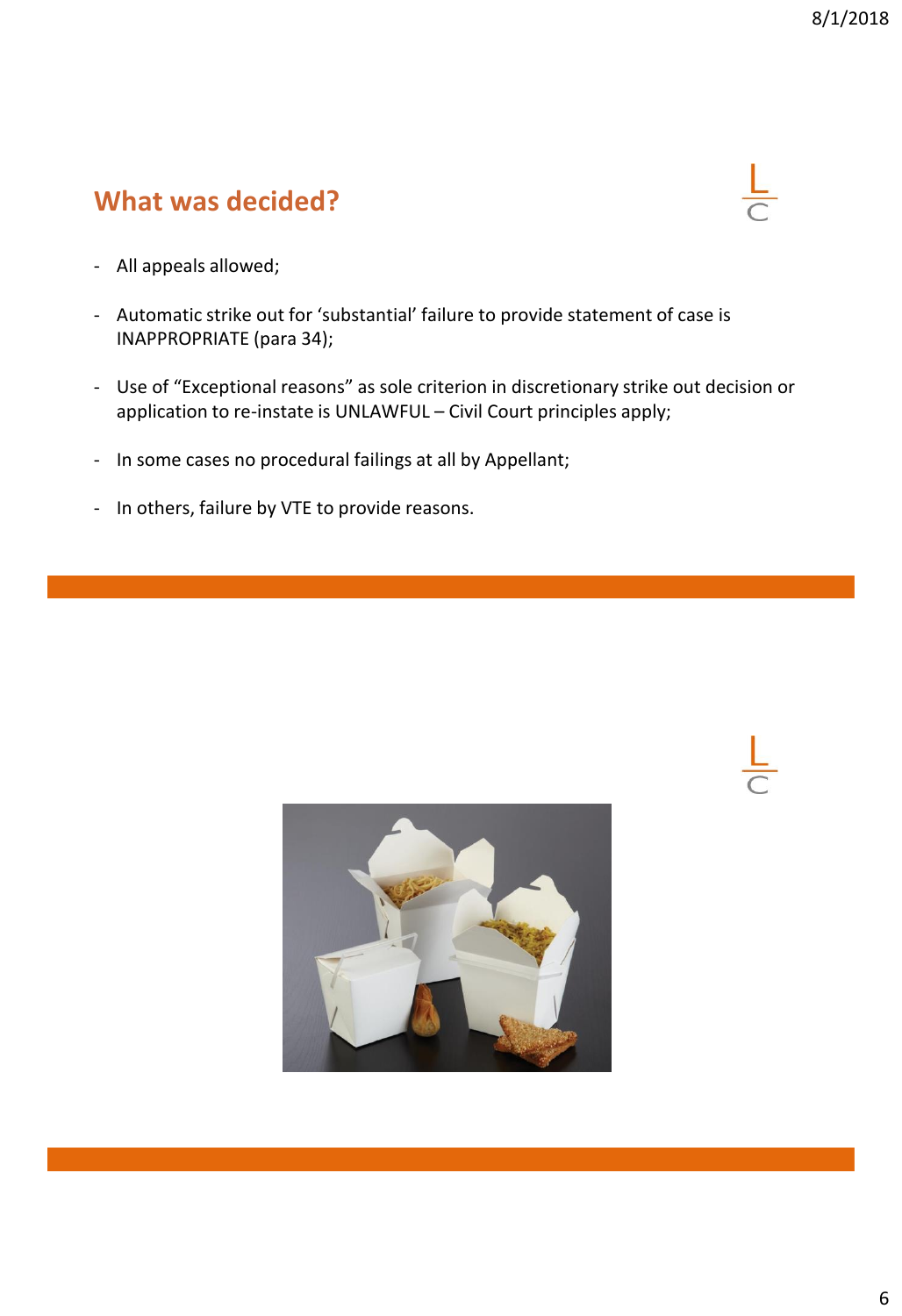# **Practical Take Away Points (1):**

- All appeals allowed BUT due to faults in VTE decision making BEWARE failing to comply with procedures without good reason and BEWARE limited role of UT on appeal;
- On application to re-instate ENSURE full information provided in support gaps difficult to remedy on an appeal;
- CHECK Has VTE applied *Denton* 3 stage test?
- CHECK Has VTE complied with duty to provide reasons?

#### **Has VTE applied** *Denton* **3 stage test ?**

- *Denton v. TH White Ltd* [2014] 1 WLR 3926 (CA) and *BPP Holdings v. HMRC* [2017] 1 WLR 2945 (UKSC) – non-domestic rating NOT exceptional case.
- (1) Is Breach serious or significant? (extent of breach and consequences)
- (2) Why did failure or fault occur?
- (3) Consider all circumstances so as to deal justly with the application relevant factors? Anything specific to rating – (para 62)?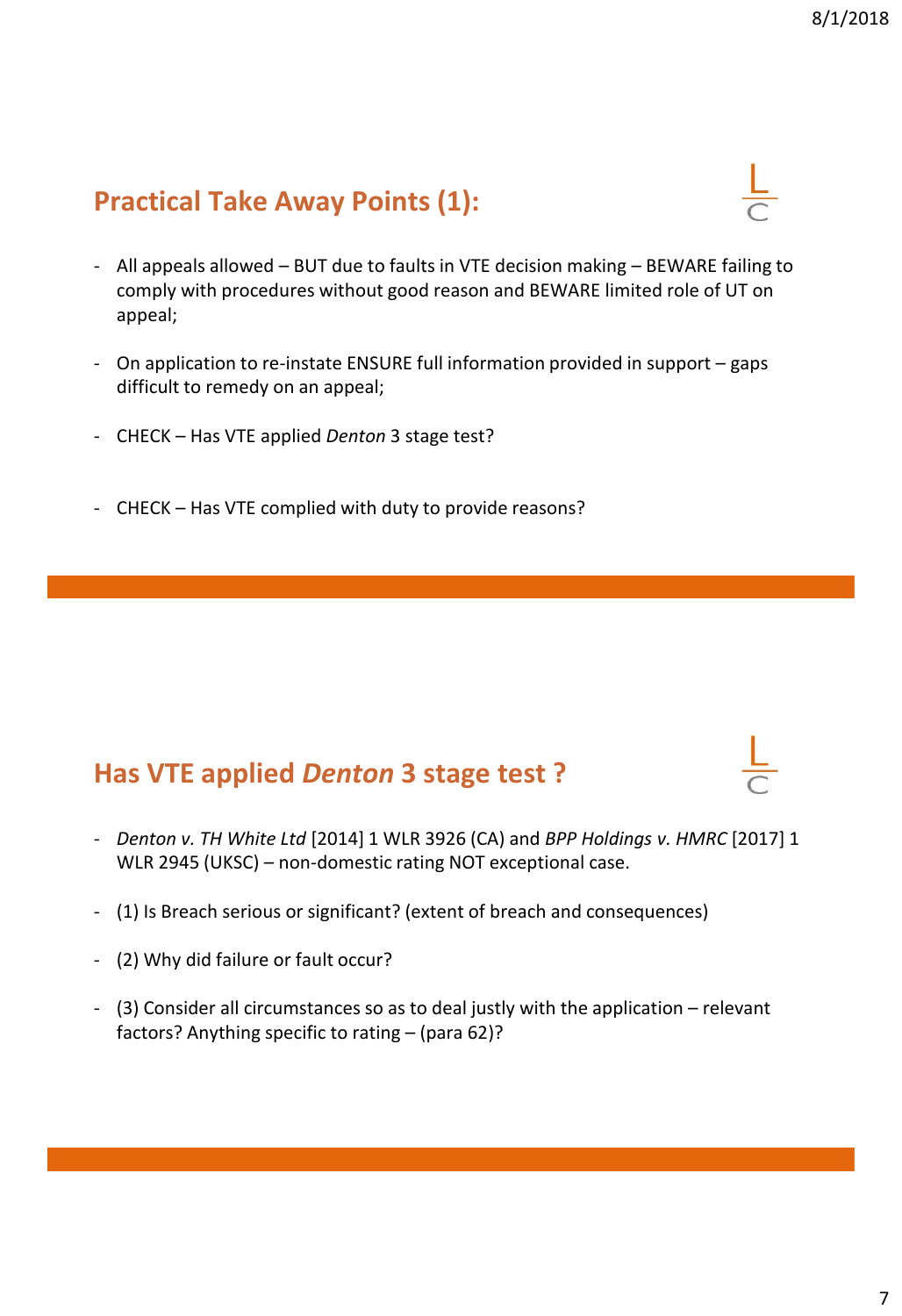# **Has VTE complied with duty to give reasons? Consequences?**



- Statutory duty under reg 36(2) and 37(1);
- Importance of duty and can decision be set aside for failure:
	- What factual issue relied on by tribunal?
	- What power relied on by tribunal?
	- Do rights to apply to re-instate arise?
	- Did tribunal take into account relevant factors and exclude irrelevant factors?
	- Relevance of *S.Bucks* DC *v. Porter (No 2)* [2004] 1 WLR 1953 (para 195).

# **AND FINALLY……**

- Avoid:



- Parties (particularly VO) expected to adopt a "principled approach"